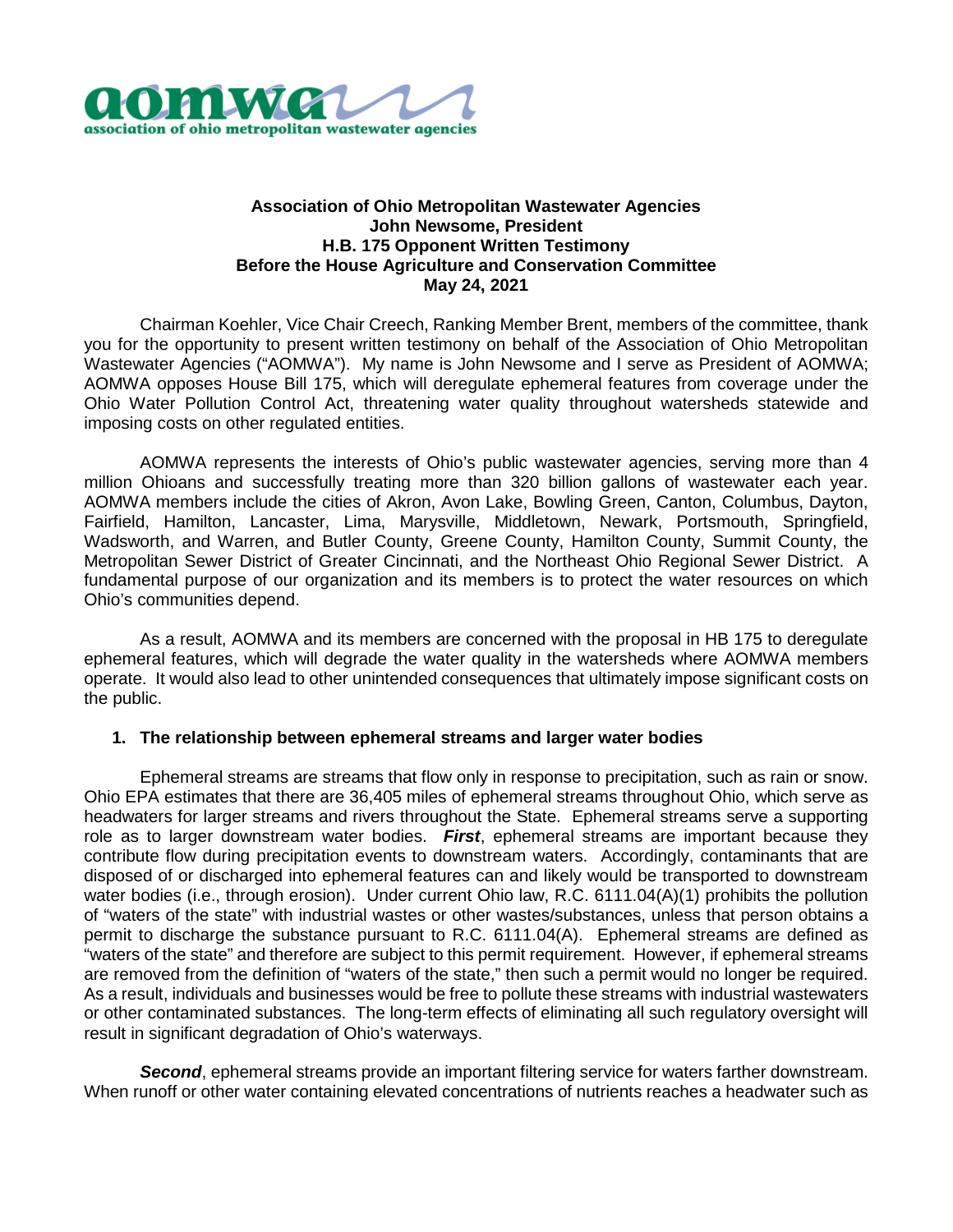an ephemeral stream, these pollutants are filtered within the ephemeral feature to reduce the concentration before the water reaches a larger water body, such as a major navigable river. In this manner, an ephemeral stream can provide a similar function as a wetland and protect other valuable water resources. However, if HB 175 is enacted and these ephemeral streams become unregulated, then ephemeral streams would likely be filled in many cases, and this protective function would be lost.

*Third*, ephemeral streams serve an important role in stormwater management. Streams of any type provide a natural reduction or slowing of flow because of the following:

- Increased streambed roughness (flow is slowed by sediment, gravel, or boulders);
- Woody debris (flow is slowed during both small and larger storms);
- Floodplains (flow is slowed during larger storms);
- Wetlands (reduced runoff due to depression storage, etc.); and
- Stream meanders (flow is slowed for longer flow paths and reduced channel slopes.

When a stream is replaced with an engineered stormwater system (e.g., curbs & gutters, catch basins, pipes, and detention basins), the result is usually increased runoff volumes (due to the reduced depression storage, soil infiltration, or evapotranspiration) and increased peak flow rates downstream.

Most remaining ephemeral streams in urban regions are typically located near the headwaters of watersheds. Consequently, without proper regulation of these ephemeral streams, both increased stormwater runoff volume and peak flow rates will occur downstream, rapidly delivering pollutants downstream and potentially leading to downstream flooding.

For each of these reasons, high-quality ephemeral streams are the capillaries that deliver clean water to numerous creeks, streams, and rivers across Ohio.

## **2. The deregulation of ephemeral streams will impose costs on other third-party regulated entities, such as public wastewater and stormwater management facilities.**

If enacted, HB 175 is likely to trigger a variety of unintended consequences that would be costly not only for public wastewater agencies, but also for private industry that discharges wastewater.

Primarily, HB 175 could impose increased or prolonged regulatory obligations on public wastewater agencies and others, because Ohio EPA would be required to implement regulatory restrictions to address impacts to water quality. Under the federal Clean Water Act, states are required to identify lists of waters that are not meeting water quality standards (basically, waters in poor condition). § 303(d)(1)(A), 33 U.S.C. § 1313. For these waters in poor condition, federal law requires that Ohio EPA develop a "Total Maximum Daily Load," which is a restoration plan designed to achieve water quality standards. These Total Maximum Daily Loads are sometimes referred to as "pollution diets" because they attempt to set limits on the discharge of certain substances from a variety of sources to meet water quality. Ohio EPA implements the "diet" by evaluating the maximum load a receiving water body or watershed can tolerate to meet water quality criteria. Ohio EPA then determines what level of pollutants can be allocated to each source of the substance within the area. As a result, if ephemeral streams become exempt from regulation to the detriment of larger rivers and streams, then other third-party regulated entities likely would be forced to compensate for problems caused by others. Furthermore, it may well be impossible for these remaining regulated entities to offset these negative impacts caused by unregulated entities.

In addition, excluding ephemeral streams from regulation will further exacerbate existing stormwater problems, and will result in increased stormwater management impacts and costs. As a